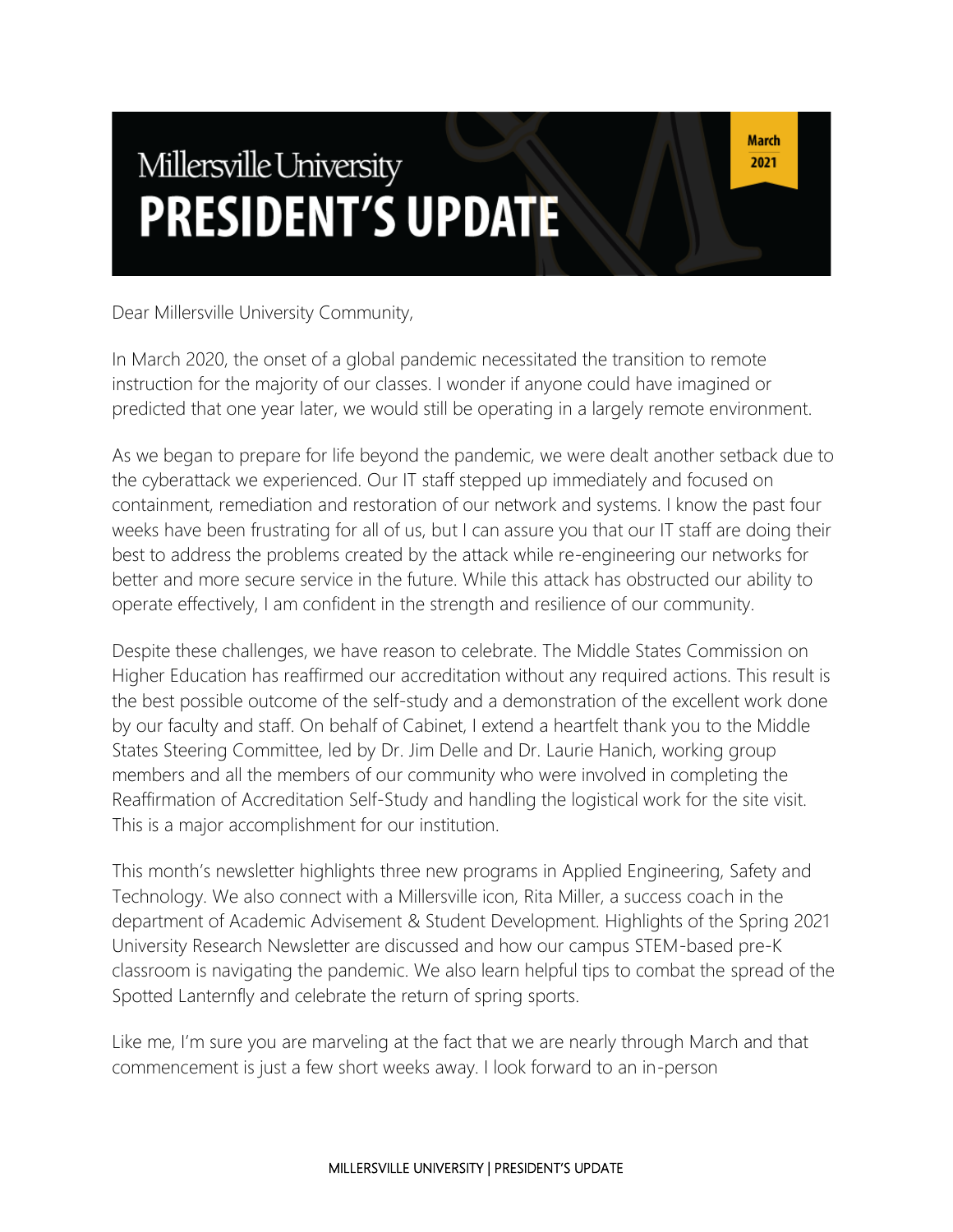commencement and hope that it serves as a moment of inspiration for returning to campus in the fall.

Be kind, be safe and stay healthy.

Daniel A. Wubah University President

### NEW PROGRAMS IN AEST

The past year has brought significant changes to our world, our local community and to Millersville University. A positive change at MU has been the addition of three new distinct and vital programs in engineering technology. These programs are housed in our Department of Applied Engineering, Safety & Technology (AEST).

Our new program in Packaging Engineering Technology focuses on the application of scientific, technological, industrial design and business principles to the development of packages and packaging materials. Graduates of this program will be prepared for a variety of jobs in the engineering field.

Our new Manufacturing Engineering Technology program provides in-depth technical content in advanced manufacturing with an emphasis on automated manufacturing and computer integrated manufacturing. MU students who enroll in the program can become production managers, manufacturing engineers and much more.

Our new Automation & Intelligent Robotics Engineering Technology program involves the study of robotics and controls and focuses on the design, modeling, optimization, documentation and automation of advanced control problems. Those who graduate with this degree could become programmers, field engineers, robotics engineers and more.

Of course, none of this would be possible without the innovative and forward-looking work of our faculty and staff. I am so grateful to all of you who contributed to the creation and certain success of these new endeavors.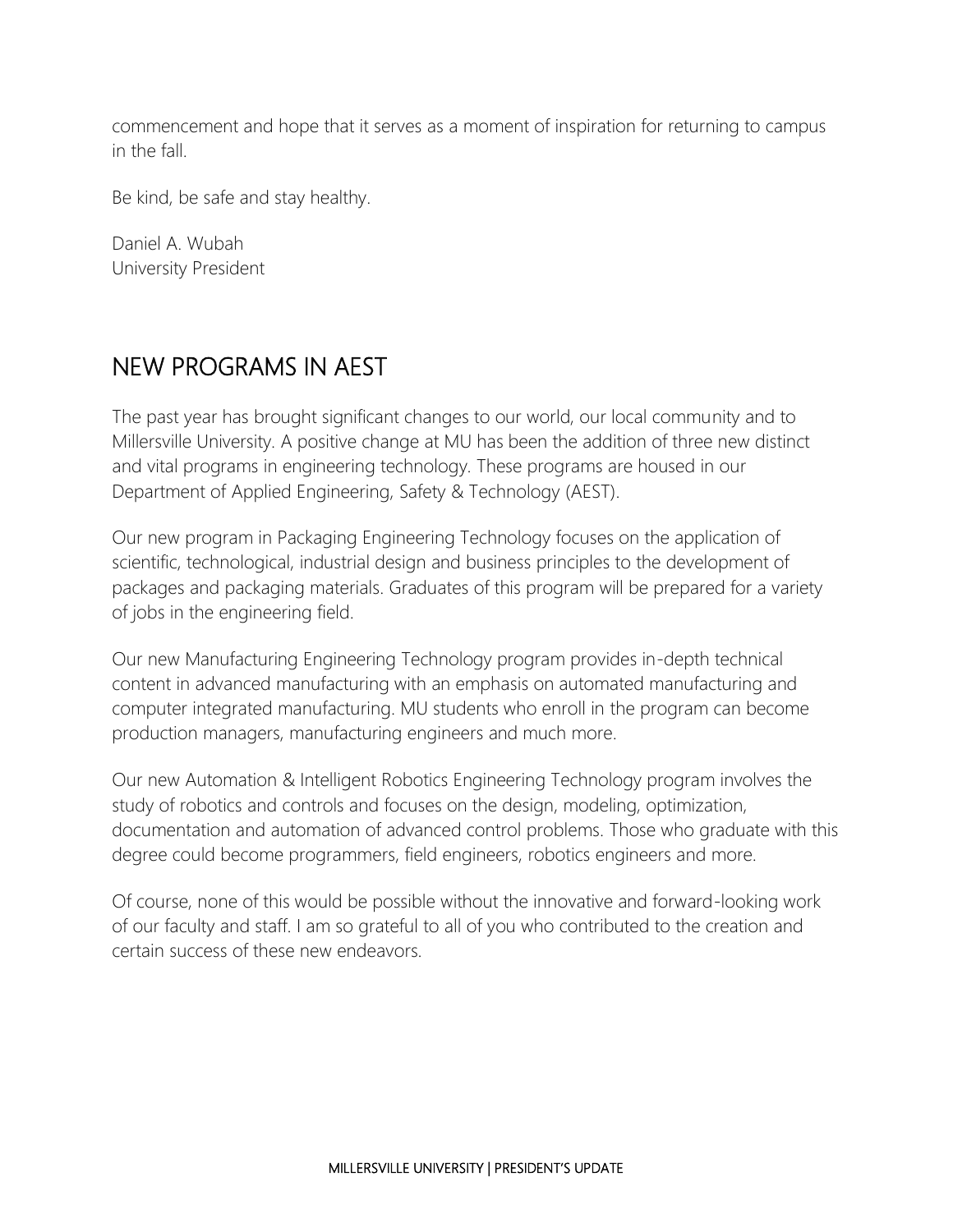## Q/A WITH RITA MILLER

Rita Miller is a success coach in the department of Academic Advisement & Student Development. She is in her 45th year with Millersville University and we recently asked her about her time at the 'Ville.

#### Q. How many titles have you held at MU?

A. At least five over the years.

#### Q. How many departments have you worked in?

A. It would probably be easier to measure by Divisions. I have worked in both Student Affairs and Academic Affairs.

#### Q. What are some keys to your longevity at Millersville?

A. Everything I've done over my years at Millersville has been central to my original goal to work with students in the college/university environment, to assist them to grow and develop as individuals who will have a positive impact on the world. At the start of each year, I take time to assess my progress on this goal. Each year I have confirmed that this goal is still my focus and that I can use my experience and knowledge to move toward that goal.

#### Q. What is it about MU that makes you want to stay here?

A. I have always believed that Millersville University, as an institution of higher learning, has the potential and perhaps even the obligation to be a key influence in changing the world to improve the human condition. That motivates me.

#### Q. What are your goals for your position as a success coach?

A. My goal remains the same, however, my objectives for the goal are directed and influenced by the needs of the students and the challenges they and the University confront on the pathway to success.

#### Q. What was your most memorable moment at MU so far?

A. I could choose from many over the years, but I think the most significant was being a part of the search committees that were successful in bringing to campus the first woman president; a person of color, and now a second president; a person of color who is also of international background. These hallmarks are vitally significant in the evolution of this institution.

#### Q. What motivates you to keep going?

A. I am motivated and encouraged by the progress I see here even though that progress may be slow and sometimes won at a cost to human spirit. I believe that Millersville University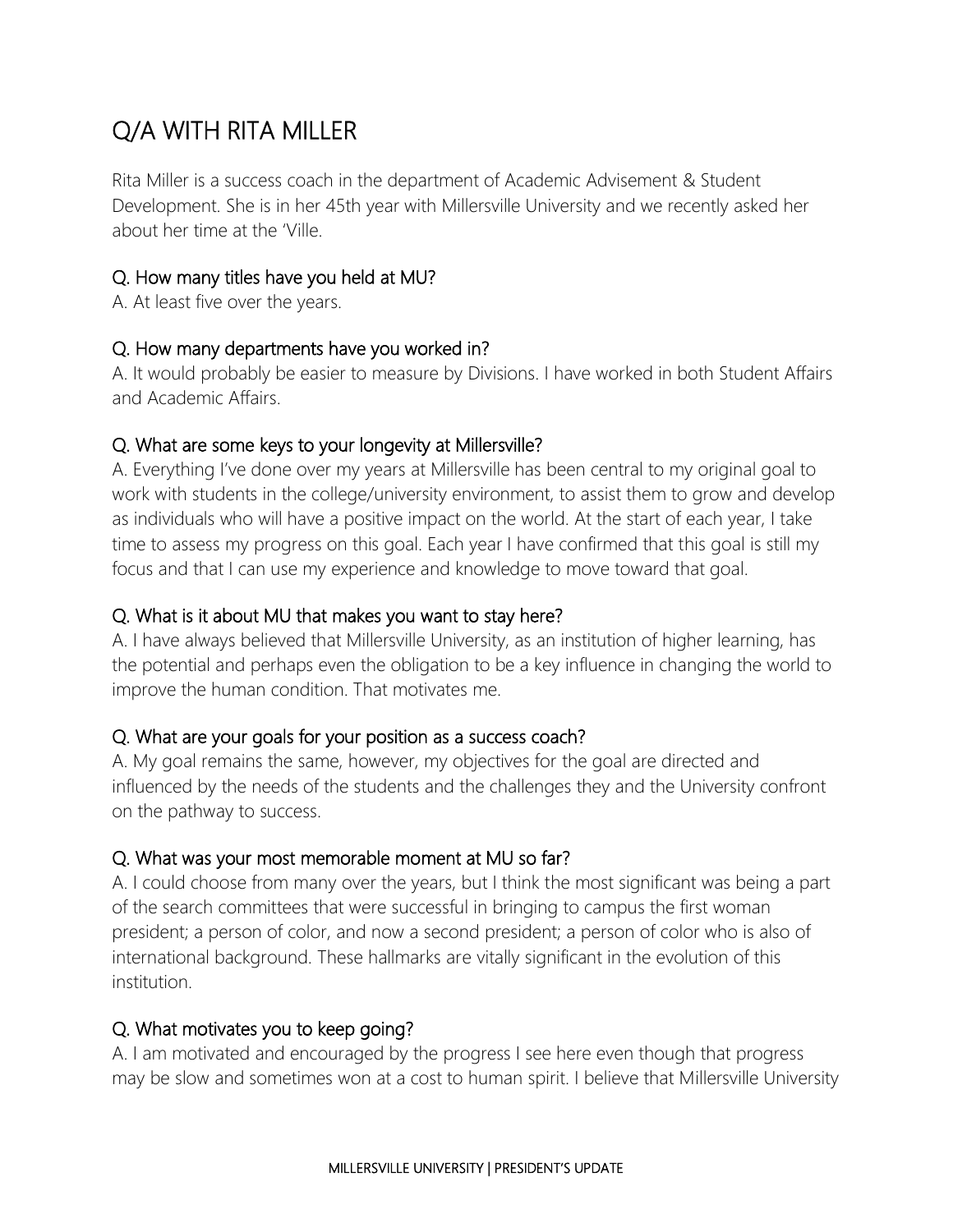has a destiny to be a beacon of light to the world and a motivator for positive change in the world. I'm all in for that.

## RESEARCH NEWSLETTER

Millersville's University Research Newsletter is now available. This newsletter is a publication released semi-annually which highlights how the University's students and faculty engage with the values of research, creativity and scholarship. The University Research Newsletter is headed by two student co-editors. This publication's co-editors are sophomore Jackson Fogel and junior Leah Freeman, who are under the supervision of associate professor and director of the University's Honors College, Dr. Elizabeth Thyrum.

The University Research Newsletter is a product of the Honors College and sponsored by the Office of the Provost. It is a wonderful opportunity to feature the work of students and faculty and a great resource for our community to learn more about MU's research impact.

The Spring 2021 University Research Newsletter features an interview with Dr. Christopher Hardy, provides an introduction to the Lombardo College of Business and shares insights into the College of Arts, Humanities and Social Sciences, among other stories. The current edition and previous editions of the [University Research Newsletter are available here.](https://www.millersville.edu/honorscollege/university-research-newsletter.php)

## THRIVE TO FIVE

In 2019, we held a grand-opening ceremony on campus for the region's first pre-K STEM classroom. The classroom, in Bard Hall and sponsored by Lancaster's Community Action Partnership (CAP), was the first in the region to offer STEM instruction to students ages 3-5, giving these children the opportunity to engage with STEM concepts from the very start of their learning journeys.

Then the pandemic hit and the program had to pivot to operating remotely with options for students to join a morning or afternoon group session as a way to remain connected to their teachers and classmates. This shift allowed them to listen to a story, dance, play games and learn in a variety of creative ways. The students were also sent learning kits and materials to ensure their learning continued even while at home.

The pre-K STEM classroom exemplifies Millersville University's commitment to embracing a culture of exploration by creating a dynamic learning environment for children. Additionally,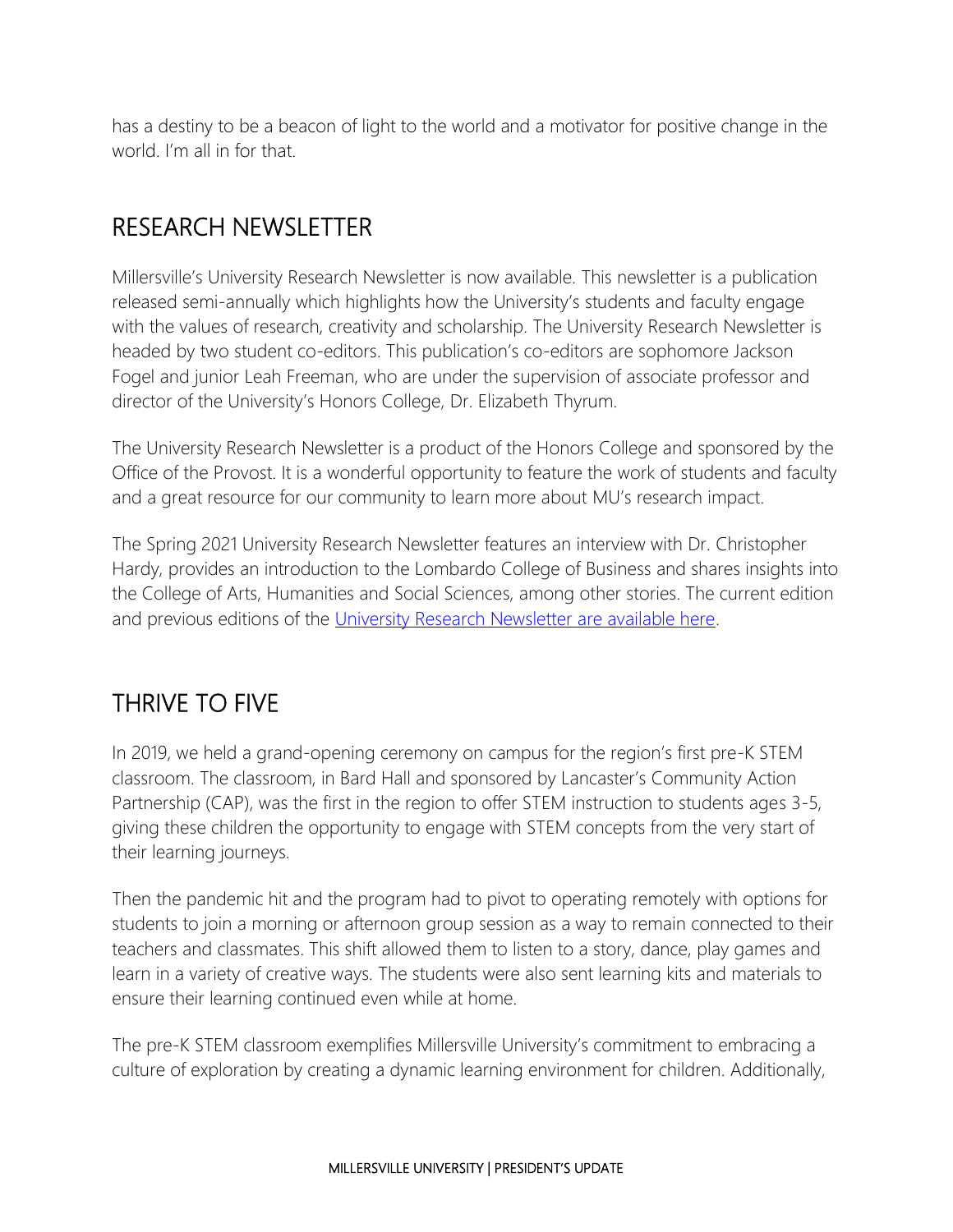the community partnerships invoked by the program are an example of our commitment to public mission and having a direct impact on the larger public good.

The class at Bard Hall is one of several locations where CAP offers their [Thrive to Five](https://caplanc.org/our-programs/education-childhood-development/head-start/)  [program](https://caplanc.org/our-programs/education-childhood-development/head-start/). Millersville's location has 17 students and is still enrolling. For more information about the Millersville classroom and other programs, please go to [https://caplanc.org/our](https://caplanc.org/our-programs/education-childhood-development/head-start/)[programs/education-childhood-development/head-start/.](https://caplanc.org/our-programs/education-childhood-development/head-start/)

## ALUM'S WORK ON SPOTTED LANTERNFLIES

As spring approaches, many of us are looking forward to spending more time outside. One of our alumnae is working hard to help control the Spotted Lanternfly to limit its impact on our gardens, yards and natural spaces in Lancaster County.

The lanternfly is a planthopper that is indigenous to parts of southern China, Taiwan and Vietnam, and has spread invasively to the U.S. and other countries.

Amanda Goldsmith '19 has been using her degree in biology to help combat the Spotted Lanternfly crisis in Lancaster County. After working with the Lancaster County Conservation District as an intern in summer 2019, she was the Spotted Lanternfly technician for the district. In her role, she helped Lancaster control and stop the spread of Spotted Lantern flies.

Goldsmith has three tips to protect our community from this invasive species:

- 1. She advises us to use wildlife-safe traps such as sticky tape with a mesh barrier on different surfaces to capture the flies. By using a trap with a mesh barrier, we can ensure we are not harming native birds, bats or important insects for our ecosystem.
- 2. It is important to check your car for eggs or flies before and after travel to prevent their spread.
- 3. Avoid pesticides by trying alternative methods of removing the pests such as trapping the bugs, scraping the eggs off of surfaces and even using a shop-vac to remove the pests. Pesticides can harm some of Pennsylvania's important native plants.

The Spotted Lanternfly is not only an unwelcome nuisance, it has a significant impact on Lancaster and Pennsylvania's economy by harming production in nurseries, vineyards and tree growers. Small steps taken by each of us can help to limit the impact and reach of this invasive insect.